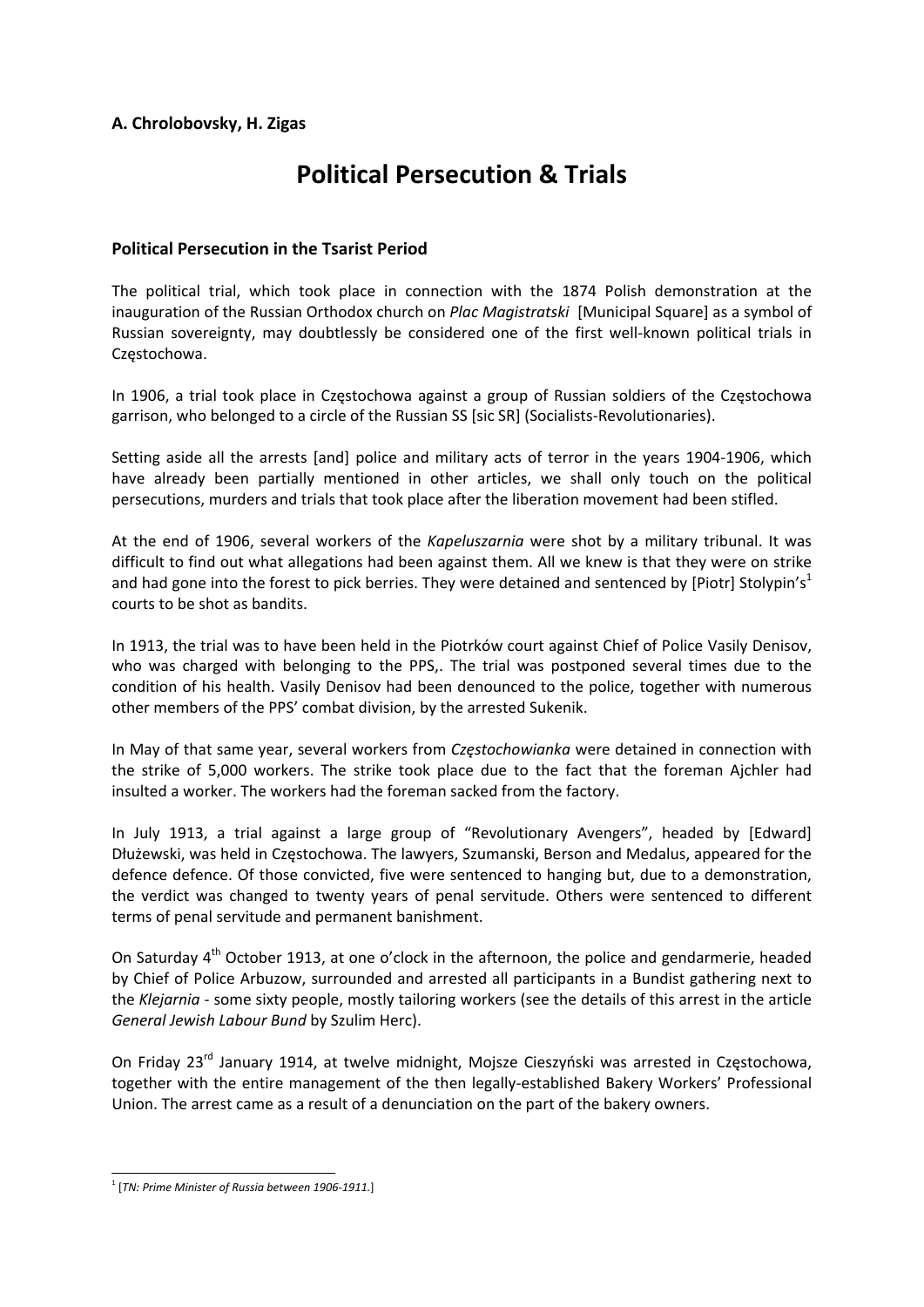Earlier, Mojsze Cieszyński had already been visited by the gendarmerie due to a series of articles on the professional unions and the HMOs, which A.Ch. had printed in the *Częstochower Wochenblatt* under the pen‐name of "A Worker". The direct cause of his arrest together with the bakery workers was that, as a contributor to the *Częstochower Wochenblatt*, he had been banned from being part of the presidium of a legal gathering of the bakery workers at the *Harmonia* Hall. The police spies therefore included him in the list of leaders. For a couple of months, he sat in the Częstochowa prison.

### **Under the German Occupation During the First World War**

A great many arrests and deportations took place during the German occupation. The detainees were mostly sent to the Modlin Fortress near Warsaw. Among those sent to Modlin were Szymon and Fela Biro (Birencwajg), arrested in Germany for anti-war activity in the Independent Socialist Party. Kaneman was arrested in Częstochowa for activity in the SDKPiL.

#### **In Independent Poland**

In August 1920, a raid was carried out in the Wiedza Robotnicza [Workers Knowledge] Society, formerly the Kasprzak<sup>2</sup> Club. A whole group of its members were detained. This society was a legal one and all its members were registered. Poles and Jews belonged to the Society, including a large number of women.

In October 1920, Anszel Judkewicz was tried for belonging to the Communist Party and spreading literature. The judges were Kozarewski [and] City Councillors Januszewski and Gawędzki. The accused was represented by the lawyer Rumszewicz. Judkewicz was sentenced to one year in prison and the loss of all his rights.

With the rise of "Independent" Poland, a new series of political persecutions and trials began.

The first large political trial in Częstochowa took place in 1922. Instead of the Russian gendarmerie and police, the *Defensywa* [Secret Police] was now ruling. Its leader was Janusz, a former PPS member who, on behalf of the PPS, had opened and been in charge of the provisional Workers Council. His aides were Zdankowicz ‐ the bailiff, who tortured the arrestees; Hibner ‐ a German, and "*Tzofe'le*" [?], who could read and write Yiddish, which aided him extensively in his espionage work. Later on, "Janek" came along – a former Social Democrat.

At the time, a regional conference of the ZMK (*Związek Młodzieży Komunistycznej* [Young Communist League] was held in Zawada, which was reported to the police by a Polish participant. Some seventeen individuals were detained. Among them were Bajla Temerowicz, Maks Opatowski, Elja Lewensztajn, Salek Zylberberg, Burech Brokman, Szulim Tobjasz, Szlojme Librowicz, Herman Zygas and Koniarski. Under torture, Bajla Temerowicz broke down and gave up the names of the conference's leaders.

The trial took place in Częstochowa in September. It lasted for four days. Dr Markusfeld, Dr Gajsler, Dudek Szlezinger, A. Chrobolovsky, R. Federman, Aleksander Behm, Szyja Nirenberg, Józef Kaźmierczak, Szmul Goldsztajn, Mendel Asz, Dr Brom and Jan Hempel, head of the *Książka<sup>3</sup>* publishing [cooperative] were called as witnesses for the defence.

<sup>&</sup>lt;sup>2</sup> [TN: Most likely named after Polish Socialist and Revolutionary Marcin Kasprzak (1860-1905), who was hanged by the Russians.]

<sup>3</sup> [*TN: "The Book"; publishing cooperative led by the Communists at that time (source: https://ipn.gov.pl/).*]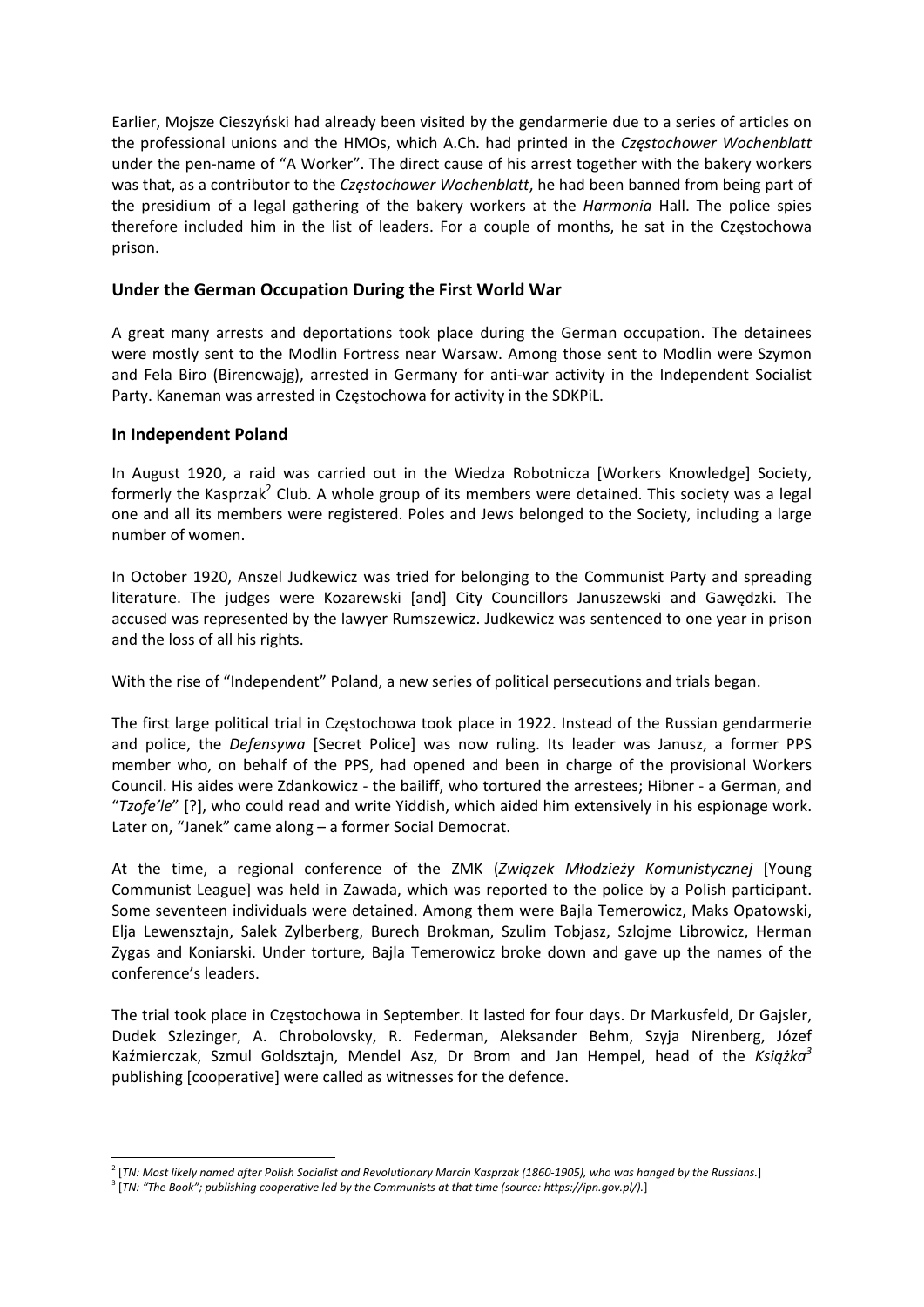The accused were represented by the lawyers Honigwil, Duracz, Dąbrowski and Brajter from Warsaw, M. Koniarski from Częstochowa and Wozyński from Piotrków.

Opatowski, Lewensztajn and Zylbersztajn were sentenced to fifteen months imprisonment. All the others were released.

In connection with this trial, the Communist deputy in the Polish Sejm, [Tomasz] Dąbal,raised a political question, protesting against the fact that the indictment began with the words "In Holy Częstochowa, a band of criminals has gathered for the purpose of undermining the foundations of the Catholic Church and the order of society".

One of the most active among the Communist youth was Wolf Złotnik. He led the students' group and wrote in the *Swiatlo* [Light] journal. He was sentenced to two years in prison.

In May 1926, prior to the "revolution" of Piłsudski's followers, the Chjeno-Piast<sup>4</sup> regime was still in power. On  $1^{st}$  May, the Communists took part in the general demonstration. On ul. Teatralna, they were set upon by mounted police, who were waiting in the gateways, and numerous arrests were made. Among the detainees were Opatowski, Lewensztajn, Zylbersztajn, Brokman, Tobjasz, Librowicz, Różka Rozenfeld, Szlojme Kaneman, Mojsze Richter, Krymołowski (a student), Wolf Złotnik, Leoszka Kochman, Leon Tenenberg (a student), Icek Tenenberg, Mojsze Szuchter, Estera Zborowska, Fajgla Zborowska, Rzonszyński, Zigas and Szajnwald.

They sat seven months in prison. Some of them were freed. Opatowski, Lewensztajn, Zylbersztajn, Zlotnik and Zigas were indicted under article 102 of the Russian Penal Code for "high treason". Others were accused, under article 126, for sedition. With the aid of the lawyer Wozyński from Piotrków, all the evidence was refuted and the lawsuit was made void.

In 1927 another trial was held and W. Złotnik, Estera Zborowska and Różka Rozenfeld were sentenced to four years imprisonment. Tenenberg and several others from the vicinity received two years in prison. In 1928, Laja Świerczewska from Krzepice, along with a group of Communists, was prosecuted at the District Court in Piotrków. She managed to abscond while being taken to the dentist to have her teeth treated, and she became one of the leading figures in the Communist Party of Berlin.

Later, Wolf Złotnik pulled back from political activity and became the director of Bank Kupiecki in Kraków.

Among those who stood trial for belonging to the Communist Movement were the students Perec, Bem and Pruszycki. Characteristically, in 1905, their parents had belonged to various [revolutionary] factions ‐ A. Perec had been a Bundist, Bronia Bem had been an SS member and Pruszycki, Adolf Bryll's brother-in-law, had considered himself a sympathiser of the  $SD<sup>5</sup>$ .

In 1928, Leoszka Kochman, Krymołowski and Elek Lewensztajn were, once again, sentenced to four years in prison.

In that same year, Dawid Richter was also sentenced, in Łódź, to four years imprisonment. Before that, he had been arrested many times and had been tortured.

<sup>&</sup>lt;sup>4</sup> [TN: Coalition of the "Chjena," or Chrześcijański Związek Jedności Narodowej (Christian Union of National Unity), and the Polish People's *Party "Piast," which were right‐wing and centre‐right, respectively.*] 

<sup>5</sup> [*TN: Likely ref. to the Social Democracy of the Kingdom of Poland and Lithuania.*]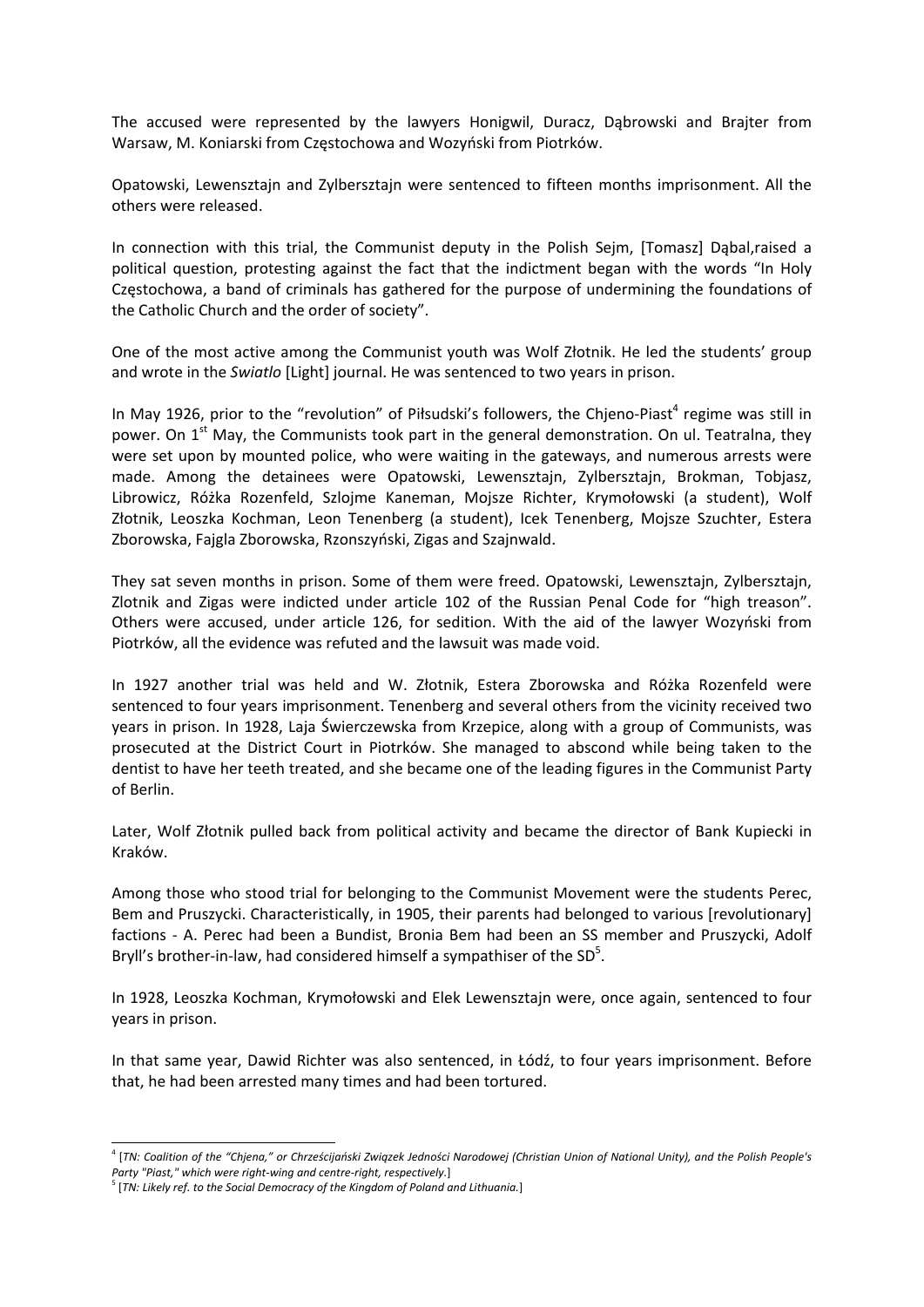In 1935, Icek Tenenberg was sentenced to four years in prison. In 1937, Różka Rozenfeld was sentenced, in Warsaw, for the second time to four years of hard imprisonment.

Laja Tenenberg, a nurse, along with a group of detainees, was sentenced in Warsaw to eight years in prison for [her] activity in the military division of the Communist Party.

Two Częstochowa [anti‐Communist] provocateurs, Mojsze Szuchter and Herszlikowicz, were shot in Warsaw by orders of the Communist Party. Many Communist activists throughout Poland were arrested because of Herszlikowicz.

Other parties in Częstochowa also suffered from political terror and persecution, albeit not to the same extent as the Communists.

In 1920, the entire Bund Committee was arrested. Among the detainees were Józef Aronowicz (Bundist councillor on the Częstochowa City Council), Józef Izraelewicz, Zalman Tenenberg (perished in Oświęcim), Mendel Bron, Grynbaum, Czonszyński and Chaim‐Dawid Wolhendler. The arrested were held at the Dabie prison camp - the first concentration camp for political prisoners. (More details on this arrest are in the article by Sz. Herc, *The General Jewish Bund*.)

In 1920, the *Vereinigte* Club, at *Aleja* 43, was [also] liquidated by order of the Częstochowa *Starosta* [district administrator]. In addition, the Częstochowa municipal authorities requisitioned the club's premises and gave it over to the police, who set up their *ekspozytura* [agency] there. These same premises were later given over to a Christian official as his private residence. The premises of an entire array of professional unions, which were in the club, were also requisitioned. The city's two Polish *Endecja* newspapers had agitation against the *Vereinigte* Club for a long time, to the effect that it was a Communist nest in the very centre of the city. Denunciations reached the government in Warsaw, whereupon the club was liquidated and, by its orders, the premises were impounded.

That same year, the trial was held of Raphael Federman, who was accused in court by *Starosta* Gryboszyński of having belittled him as an official of the State. The quarrel between the *Starosta* and R. Federman had taken place because of a prohibition against holding a lecture in Yiddish. R. Federman argued that such a ban violated the constitution, which safeguarded the rights of ethnic minorities. From then onwards, the decree against Yiddish in Częstochowa was, in fact, revoked. In revenge, the *Starosta* accused Federman in court.

The accused was defended by lawyer Mieczysław Koniarski. R. Federman was sentenced to three months in prison, but the general amnesty freed him from the penalty.

In 1923, during the elections to the Sejm, the police, together with the *Defensywa*, carried out an *obława* [raid] on all the institutions and bureaus of the Independent Socialist Labour Party, which had put forward Dr Józef Kruk as its candidate to the Sejm. Together with this, home-searches took place in the private residences of all individuals who were on the Party's list of candidates. A haul of party documents and private writings were taken away to the *Defensywa*.

On 5th February 1926, the trial was held of the editor of the Częstochowa *Das Neue Wort*, A. Chrobolovsky, for an article [that had been] printed in 1923 entitled "*The Silent Murder*", which protested against the closure of the Bundist *Unsere Kind* Society, together with the dozens of schools which this society was running. The court was made up of the judges Wałoszyński (Chair), Kamieńbrodski and Keller. The accused was defended by the lawyer Mężnicki. Dr Moryc Grynbaum, Dr Józef Kruk [and] Józef Stanisz - then already the chief of the *Defensywa* in the Kielce district -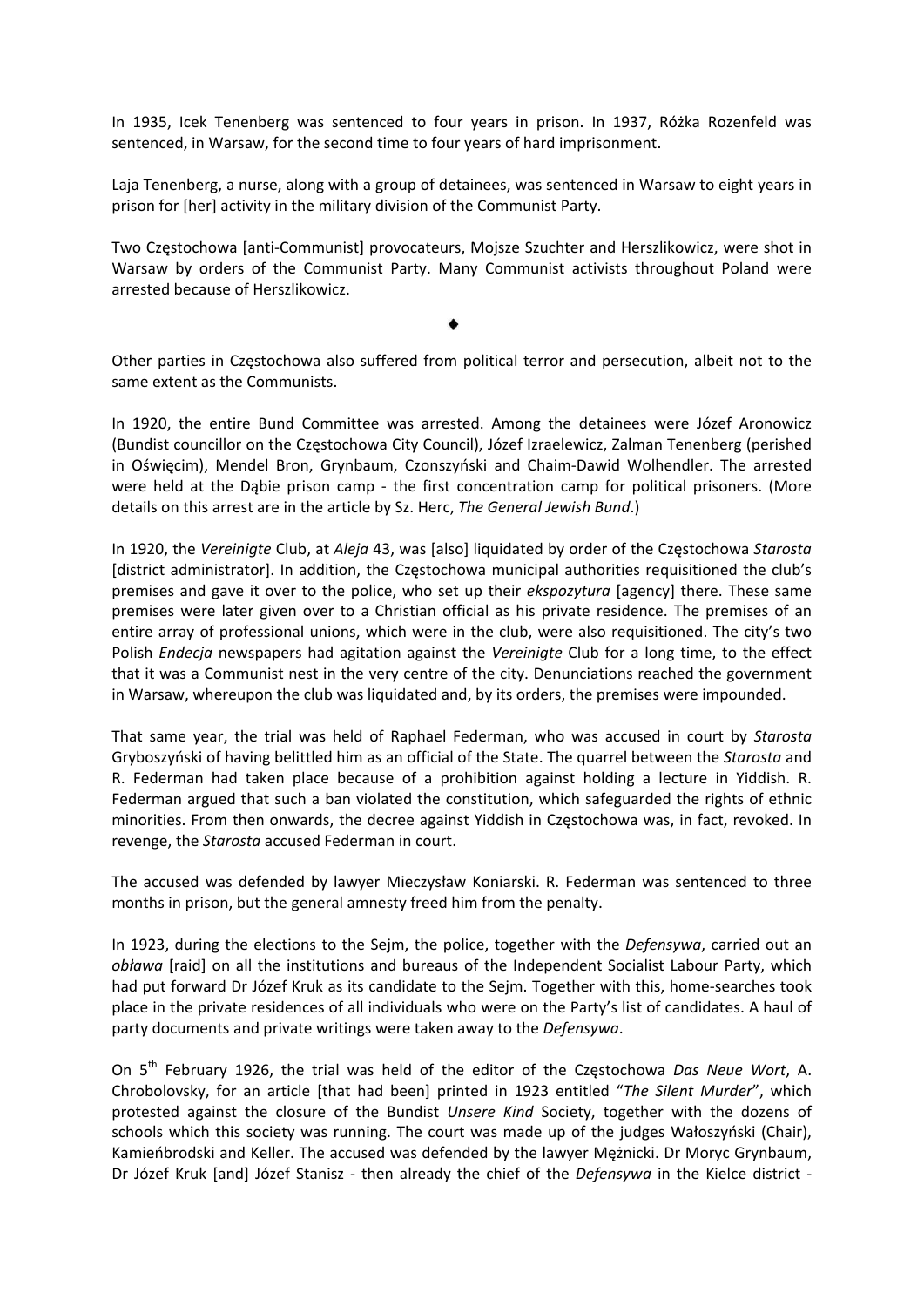came forward as witnesses, called forwardby the accused. The trial took all day and ended with the release of the accused.

On 19<sup>th</sup> November 1926, the trial of Dr Józef Kruk was held. He was accused of high treason for his appearance at a mass meeting in Częstochowa, where he made the toast "*Kochajmy się*" (Let us love each other), which the Soviet Union Foreign Minister, [Georgy] Tchitcherin, had made in honour of Poland's Prime Minister, [Aleksander] Skrzyński, and had called the Polish workers to emulate the example from above.

The lead witness against the accused was Commissioner Kuliński (formerly a worker in Raków). The witnesses for the defence were Dudek Szlezinger (chairman of the said meeting), Białek and Antoni Domański. The lawyer Botner from Warsaw was the defending counsel.

Dr Józef Kruk was sentenced to a year and a half imprisonment. For a long time, he wallowed in the Częstochowa and Piotrków prisons. He was later freed by the appeals court in Warsaw.

Much has been written locally and abroad about the sadism and torture to [which] the political arrestees in Poland [were subjected]. In a letter from the Częstochowa political arrestees to their friends in America, dated  $6<sup>th</sup>$  April 1929, we read:

*We, Częstochowa political arrestees, having already found ourselves behind the bars of the Polish prisons for long years, [and] being by chance (now) in the Częstochowa jail, turn to you, Comrades, calling you to come to our aid in our situation.* 

*For our fighting in the ranks of the revolutionary proletariat, for our loyalty to the ideals of the working class, for our commitment to the cause of a state of workers and peasants, for our aspirations to a better and brighter tomorrow, for that, that we are unable to look on with indifference as our fathers and mothers, brothers and sisters, live in want and [in] fear of an uncertain tomorrow, for that, that we have openly declared a fight [against] our local* clerical-nationalistic rule, for that, that we wish to be free people in a free order - hangman *style and bloodthirsty Fascism has thrown us for long years into Polish prisons, in a bid to crush in us the will to fight ‐ to stifle the revolutionary ideal.*

You have surely heard how we "live" here. It is difficult to describe what we go through on a *daily basis. We suffer hunger, need and cold. The prison authorities 'feed' us with rotten, frozen‐through potatoes, foul‐smelling, filthy soup and black, clayish "bread". When one puts it in one's mouth, it is nauseating. Our relatives do not have any possibility of aiding us, as many of us had been their only providers. The hunger torments us so, that we often fall* unconscious  $-$  and, in the long winter nights, we toss and turn for hours on end on the bunks, *unable to fall asleep for hunger.*

*There are comrades here, among us, who have already been in prison several times, and are struggling with their last remaining strength.* 

It is, therefore, no wonder that many of us are ill with tuberculosis. We have no medical aid *besides iodine and… powders.*